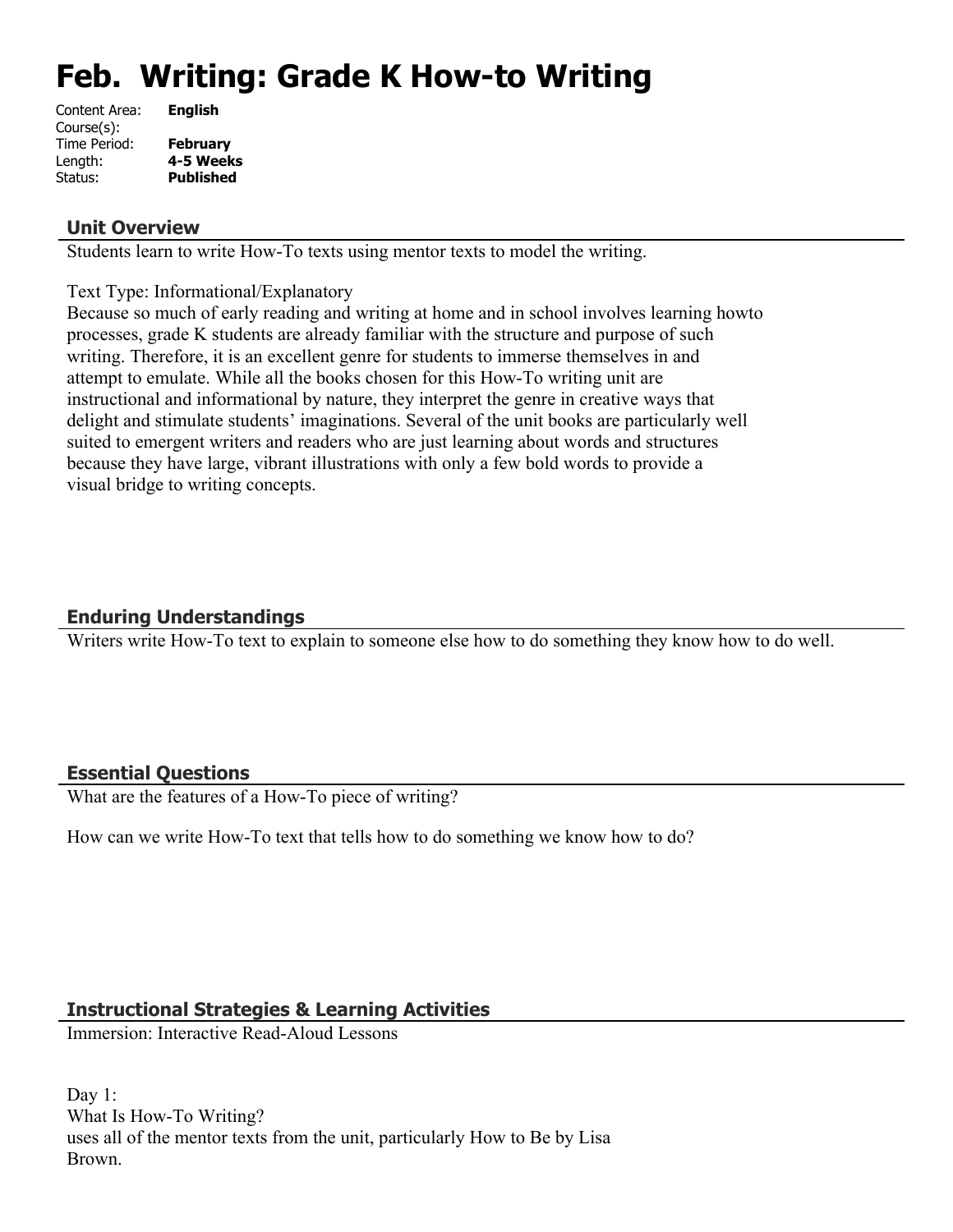Rationale: Students will be excited about a new type of writing—how-to texts. By listening to and discussing How to Be by Lisa Brown, students will collaboratively create an initial list of features of how-to writing. Common Core State Standards: W.K.2, W.K.5, W.K.7, W.K.8, SL.K.1, SL.K.2, SL.K.3, SL.K.4, SL.K.5, SL.K.6, L.K.1, L.K.2, L.K.4, L.K.5, L.K.6

Day 2:

Be an Expert at How-To Writing

uses I Can Draw People by Ray Gibson.

Rationale: Students will study the instructional nature of how-to books using I Can Draw People by Ray Gibson. This lesson will emphasize how writers recall information from personal experiences to assist with the selection of ideas to write about.

Common Core State Standards: W.K.2, W.K.5, W.K.7, W.K.8, SL.K.1, SL.K.2, SL.K.3, SL.K.4, SL.K.5, SL.K.6, L.K.1, L.K.2, L.K.4, L.K.5, L.K.6

Day  $3$ :

How-To Writers Share What They Care About

uses If You Decide to Go to the Moon by Faith McNulty.

Rationale: Students will connect writers' topic choices to their purposes using If You Decide to Go to the Moon. They will consider creating how-to writings about subjects they love.

Common Core State Standards: W.K.2, W.K.5, W.K.7, W.K.8, SL.K.1, SL.K.2, SL.K.3, SL.K.4, SL.K.6, L.K.1, L.K.2, L.K.4, L.K.5, L.K.6

Day 4:

Using Pictures in How-To Writing

uses Growing Vegetable Soup by Lois Ehlert.

Rationale: Students will consider the importance of drawings to support

meaning and clarify readers' understanding of steps and instructions in

procedural writing. Growing Vegetable Soup by Lois Ehlert will serve as a text type model for students to study.

Common Core State Standards: W.K.2, W.K.5, W.K.7, W.K.8, SL.K.1, SL.K.2, SL.K.3, SL.K.4, SL.K.5, SL.K.6, L.K.1, L.K.2, L.K.4, L.K.5, L.K.6

Day 5:

How to Write a How-To Writing

uses The Pizza That We Made by Joan Holub.

Rationale: Students will examine the features and components of a common form of how-to writing—the recipe.

Use the recipes in The Pizza That We Made by Joan Holub to get students ready for their own how-to writing projects.

Common Core State Standards: W.K.2, W.K.5, W.K.7, W.K.8, SL.K.1, SL.K.2, SL.K.3, SL.K.4, SL.K.5, SL.K.6,

L.K.1, L.K.2, L.K.4, L.K.5, L.K.6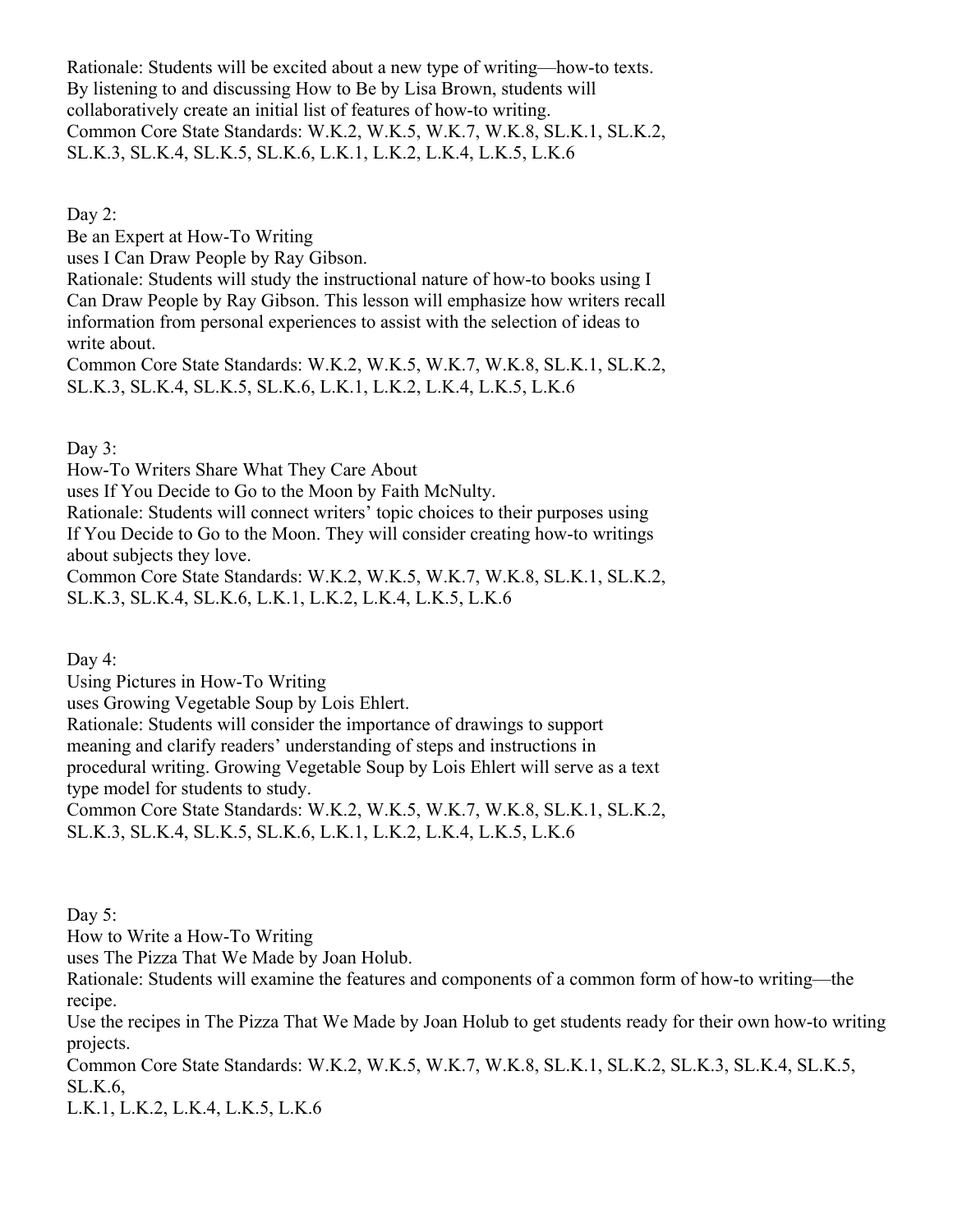Generating Ideas I: You're the Expert

uses Building a House by Byron Barton.

Rationale: How-to writings are written to teach readers how to do some activity or understand some process about

which the writer is an expert. To generate ideas for writing, students will explore the topics and activities on which

they are experts and what topics they could supply some information about.

Common Core State Standards: W.K.2, W.K.5, W.K.7, W.K.8, SL.K.1, SL.K.2, SL.K.3, SL.K.4, SL.K.5, SL.K.6,

L.K.1, L.K.2, L.K.4, L.K.6

Generating Ideas II: Share What You Care About

uses The Pizza That We Made by Joan Holub.

Rationale: How-to writers share with and instruct readers on the topics they care about. Students will consider topics or subjects they care about and could supply some information about when planning their how-to writing.

Common Core State Standards: W.K.1, W.K.2, W.K.3, W.K.5, W.K.7, W.K.8, SL.K.1, SL.K.2, SL.K.3, SL.K.4,

SL.K.6, L.K.1, L.K.2, L.K.6

Generating Ideas III: Talk Readers Through Your How-To

uses Walk On! A Guide for Babies by Marla Frazee.

Rationale: Procedural writers speak directly to readers to instruct and advise them on the processes about which

they write. Students will think about the specific audience to whom they wish to direct their own how-to pieces.

Common Core State Standards: W.K.2, W.K.5, W.K.7, W.K.8, SL.K.1, SL.K.2, SL.K.3, SL.K.4, SL.K.5, SL.K.6,

L.K.1, L.K.2, L.K.5, L.K.6

Generating Ideas IV: Do What Other How-To Writers Do

uses Road Builders by B. G. Hennessy and I Can Draw People by Ray Gibson.

Rationale: How-to writers get ideas by gathering information through observing others, asking experts, practicing

procedures themselves, and sketching or drawing. Students will consider how writers get inspired and will use one

or more of these methods to generate ideas.

Common Core State Standards: W.K.2, W.K.5, W.K.7, W.K.8, SL.K.1, SL.K.2, SL.K.3, SL.K.4, SL.K.5, SL.K.6,

L.K.1, L.K.2, L.K.4, L.K.5, L.K.6

Generating Ideas V: Celebrate the Seasons

uses All You Need for a Snowman by Alice Schertle and Growing Vegetable Soup by Lois Ehlert. Rationale: Authors of how-to writings generate ideas by thinking of the different activities they like to do throughout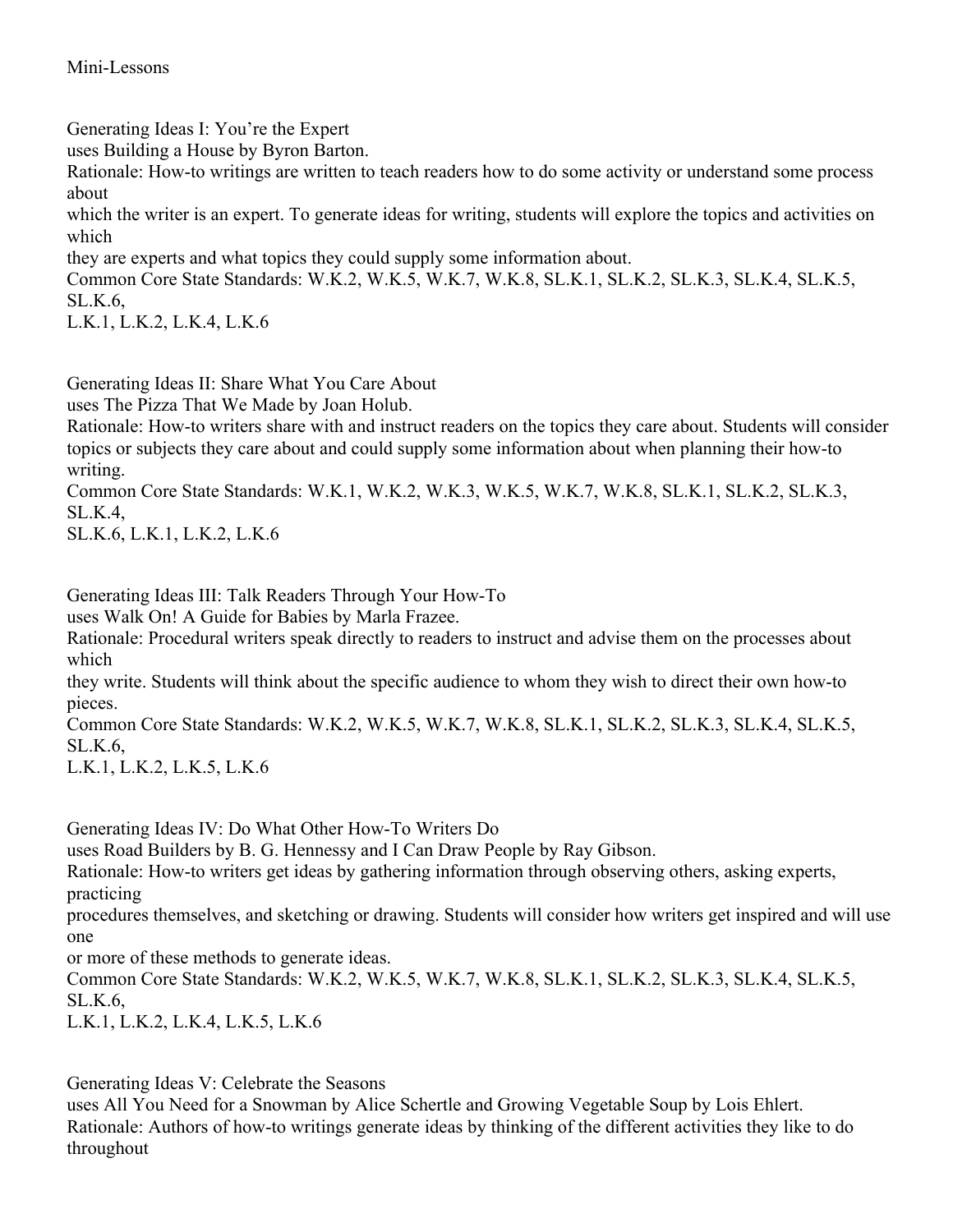the year. To generate ideas for writing, students will explore the seasonal activities they enjoy and know how to do.

Common Core State Standards: W.K.1, W.K.2, W.K.3, W.K.5, W.K.7, W.K.8, SL.K.1, SL.K.2, SL.K.3, SL.K.4,

SL.K.5, SL.K.6, L.K.1, L.K.2, L.K.5, L.K.6

Selecting: Love It or Leave It uses I Can Draw People by Ray Gibson. Rationale: How-to writers choose topics about which they are passionate and eager to teach to others. Students will review the ideas they have collected in their Writing Folders and select one to develop into a more substantial how-to writing to publish and share. Common Core State Standards: W.K.2, W.K.5, W.K.7, W.K.8, SL.K.1, SL.K.2, SL.K.3, SL.K.4, SL.K.6, L.K.1, L.K.2, L.K.6

Drafting I: Begin With a Materials List

uses The Pizza That We Made by Joan Holub and If You Decide to Go to the Moon by Faith McNulty. Rationale: How-to writers begin their pieces with helpful lists of materials needed to complete the process or activity. Students will consider the role and value of such lists and create one to aid readers with their how-to writings.

Common Core State Standards: W.K.2, W.K.5, W.K.7, W.K.8, SL.K.1, SL.K.2, SL.K.3, SL.K.4, SL.K.5, SL.K.6,

L.K.1, L.K.2, L.K.4, L.K.6

Drafting IIA: Order & Number (Using Pictures)

uses How to Be by Lisa Brown and students' drafts.

Rationale: Procedural writers use pictures to illustrate each part or step of the how-to process they write about. Students will create drawings that illustrate the sequence of steps in their how-to processes. With prompting and

support, students will also describe the relationship between the illustration and the text the illustration depicts. Common Core State Standards: W.K.2, W.K.5, W.K.7, W.K.8, SL.K.1, SL.K.2, SL.K.3, SL.K.4, SL.K.5, SL.K.6,

L.K.1, L.K.2, L.K.5, L.K.6

Drafting IIB: Order & Number (Using Words)

uses The Pizza That We Made by Joan Holub, If You Decide to Go to the Moon by Faith McNulty, and students'

drafts.

Rationale: How-to writers use transition words to indicate the order and sequence of steps they want readers to follow. Students will create numbered steps and written descriptions to accompany and explain the pictures they

created in the previous lesson.

Common Core State Standards: W.K.2, W.K.5, W.K.7, W.K.8, SL.K.1, SL.K.2, SL.K.3, SL.K.4, SL.K.5, SL.K.6,

L.K.1, L.K.2, L.K.4, L.K.6

Revising I: Labels & Captions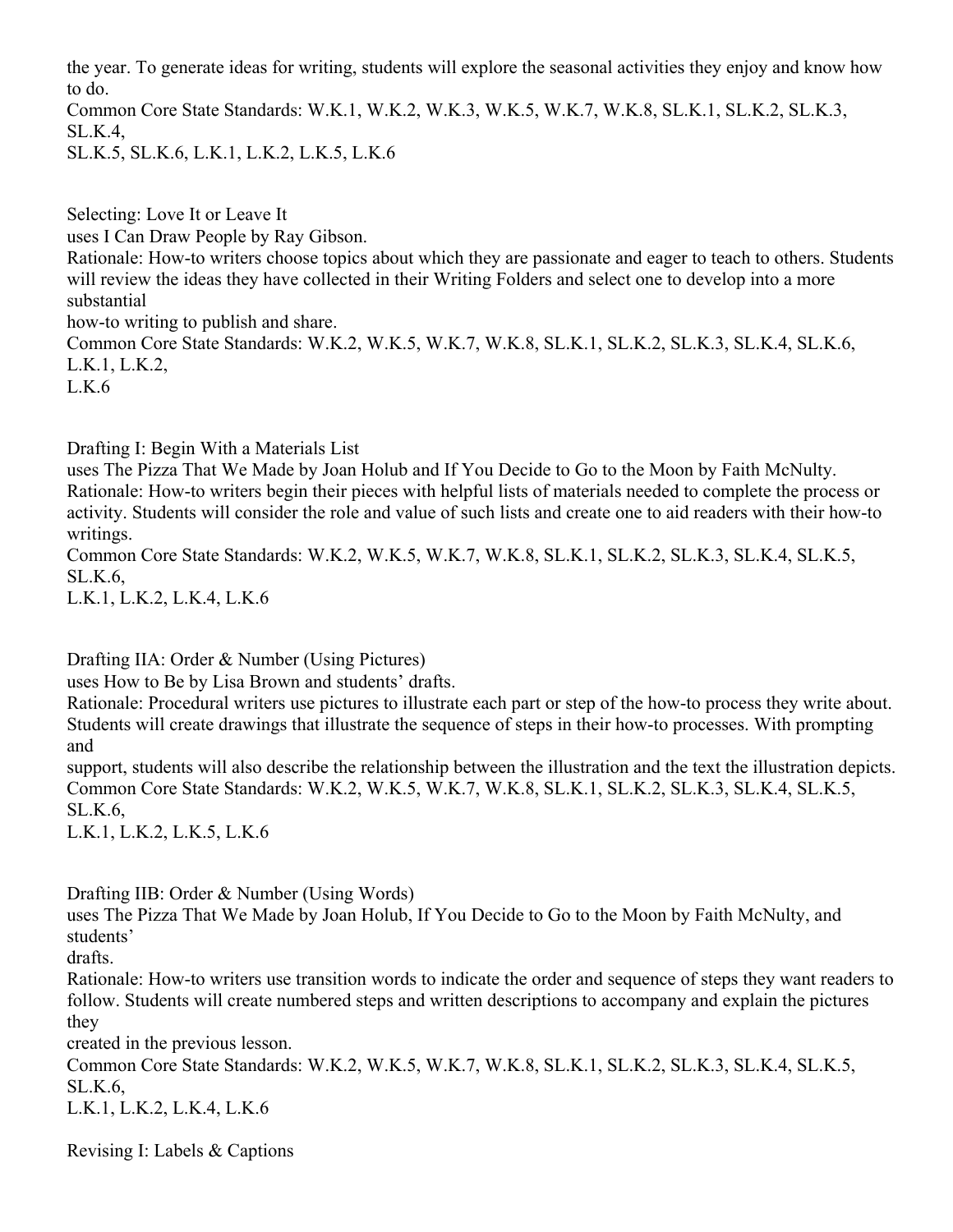uses Growing Vegetable Soup by Lois Ehlert, I Can Draw People by Ray Gibson, and students' drafts. Rationale: How-to writers use labels, captions, and other environmental print to enhance readers' understanding

and to create visual interest. Students will identify how labels and captions are used in the unit literature and will

then create an illustration for their own how-to piece that uses labels and captions.

Common Core State Standards: W.K.2, W.K.5, W.K.7, W.K.8, SL.K.1, SL.K.2, SL.K.3, SL.K.4, SL.K.5, SL.K.6,

L.K.1, L.K.2, L.K.4, L.K.5, L.K.6

Revising II: Review Your Verbs

uses Building a House by Byron Barton, How to Be by Lisa Brown, and students' drafts. Rationale: How-to writers use active verbs to instruct readers clearly and promote active participation. Students will identify strong verbs and use more active verbs in their own writing.

Common Core State Standards: W.K.2, W.K.5, W.K.7, W.K.8, SL.K.1, SL.K.2, SL.K.3, SL.K.4, SL.K.6, L.K.1, L.K.2,

L.K.4, L.K.5, L.K.6

Editing I: Sentence Enders Say a Lot

uses All You Need for a Snowman by Alice Schertle and students' drafts.

Rationale: Writers use end punctuation to indicate where thoughts begin and end, to inform readers how to read a

line, and to show where to place emphasis. Students will examine end punctuation in the literature they read, consider the conventions regarding its use, and then edit their own end punctuation choices.

Common Core State Standards: W.K.2, W.K.5, W.K.7, W.K.8, SL.K.1, SL.K.2, SL.K.3, SL.K.4, SL.K.6, L.K.1, L.K.2,

L.K.4, L.K.6

Editing II: Check Numbers & Transitions

uses How to Lose All Your Friends by Nancy Carlson, If You Decide to Go to the Moon by Faith McNulty, and

students' drafts.

Rationale: How-to writers use numbers and transition words to help readers follow the step-by-step processes they write about. Students will consider how unit writers use numbers and transition words and then check the spelling and format of such ordinals in their own writing.

Common Core State Standards: W.K.2, W.K.5, W.K.7, W.K.8, SL.K.1, SL.K.2, SL.K.3, SL.K.4, SL.K.6, L.K.1, L.K.2,

L.K.6

Publishing: Dedicate Your How-To

uses All You Need for a Snowman by Alice Schertle, The Pizza That We Made by Joan Holub, and students' final

pieces.

Rationale: How-to writers often dedicate their books to someone who taught them or joined them in the activities

they love to do and share. Students will dedicate their writings to those who have been instrumental in their enjoyment of their how-to topic.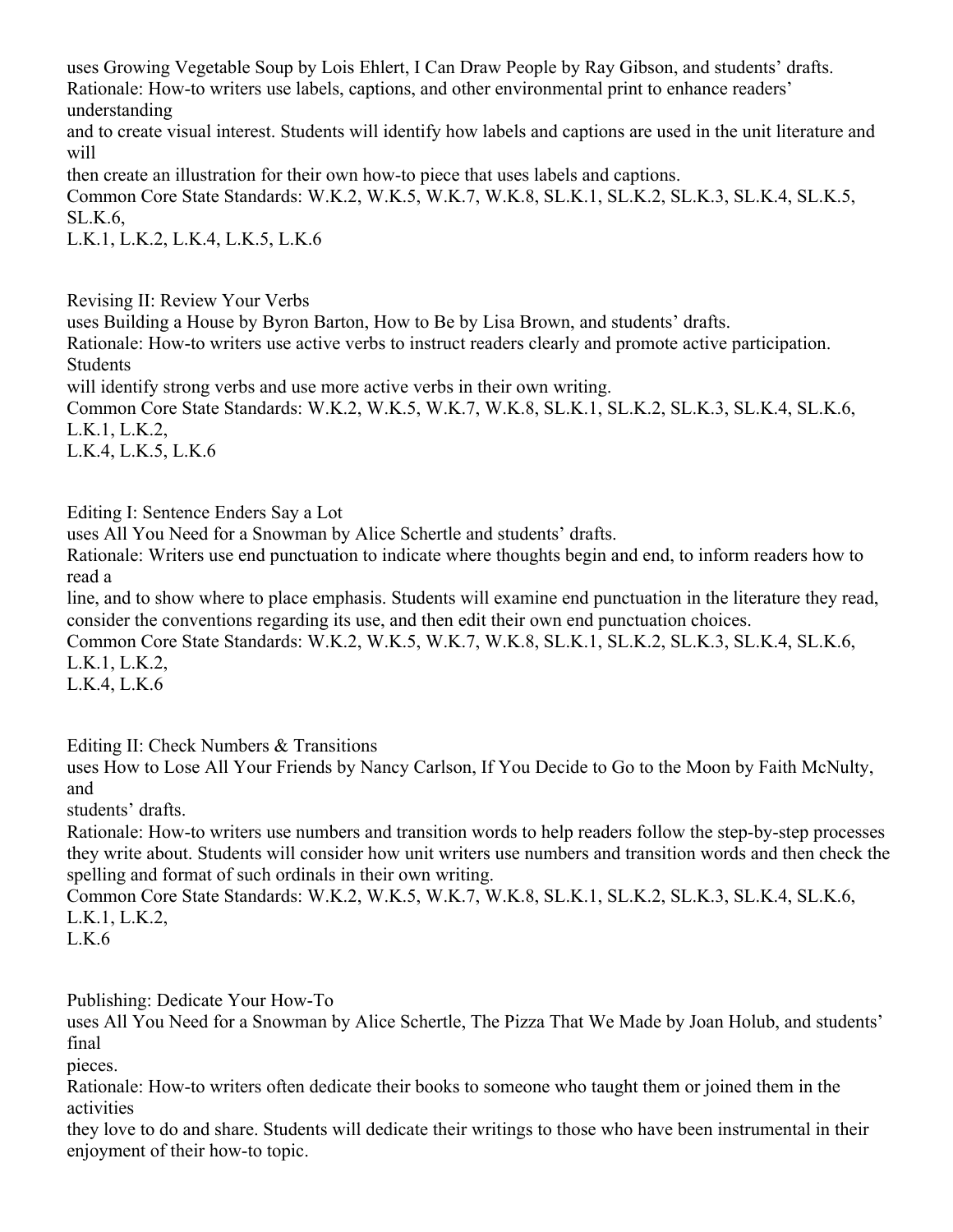Common Core State Standards: W.K.1, W.K.2, W.K.3, W.K.5, W.K.6, W.K.7, W.K.8, SL.K.1, SL.K.2, SL.K.3, SL.K.4, SL.K.5, SL.K.6, L.K.1, L.K.2, L.K.4, L.K.5, L.K.6

## **Integration of career readiness, life literacies and key skills**

| TECH.9.4.2.DC.4  | Compare information that should be kept private to information that might be made<br>public.                           |
|------------------|------------------------------------------------------------------------------------------------------------------------|
|                  | Critical thinkers must first identify a problem then develop a plan to address it to<br>effectively solve the problem. |
| TECH.9.4.2.IML.1 | Identify a simple search term to find information in a search engine or digital resource.                              |
|                  | Income is received from work in different ways including regular payments, tips,<br>commissions, and benefits.         |
| TECH.9.4.2.DC.3  | Explain how to be safe online and follow safe practices when using the internet (e.g.,<br>8.1.2.NI.3, 8.1.2.NI.4).     |
| TECH.9.4.2.CI.1  | Demonstrate openness to new ideas and perspectives (e.g., 1.1.2.CR1a, 2.1.2.EH.1,<br>6.1.2. Civics CM. 2).             |
|                  | Brainstorming can create new, innovative ideas.                                                                        |
|                  | Individuals should practice safe behaviors when using the Internet.                                                    |
| TECH.9.4.2.CT.2  | Identify possible approaches and resources to execute a plan (e.g., 1.2.2.CR1b, 8.2.2.ED.3).                           |
| TECH.9.4.2.CI.2  | Demonstrate originality and inventiveness in work (e.g., 1.3A.2CR1a).                                                  |
| TECH.9.4.2.CT.3  | Use a variety of types of thinking to solve problems (e.g., inductive, deductive).                                     |
| WRK.9.1.2.CAP.2  | Explain why employers are willing to pay individuals to work.                                                          |
|                  | Different types of jobs require different knowledge and skills.                                                        |
|                  | Digital tools and media resources provide access to vast stores of information that can be<br>searched.                |
| WRK.9.2.2.CAP.1  | Make a list of different types of jobs and describe the skills associated with each job.                               |

## **Technology and Design Integration**

Utilize programs on the IPad.

Watch and interact with letter sound videos.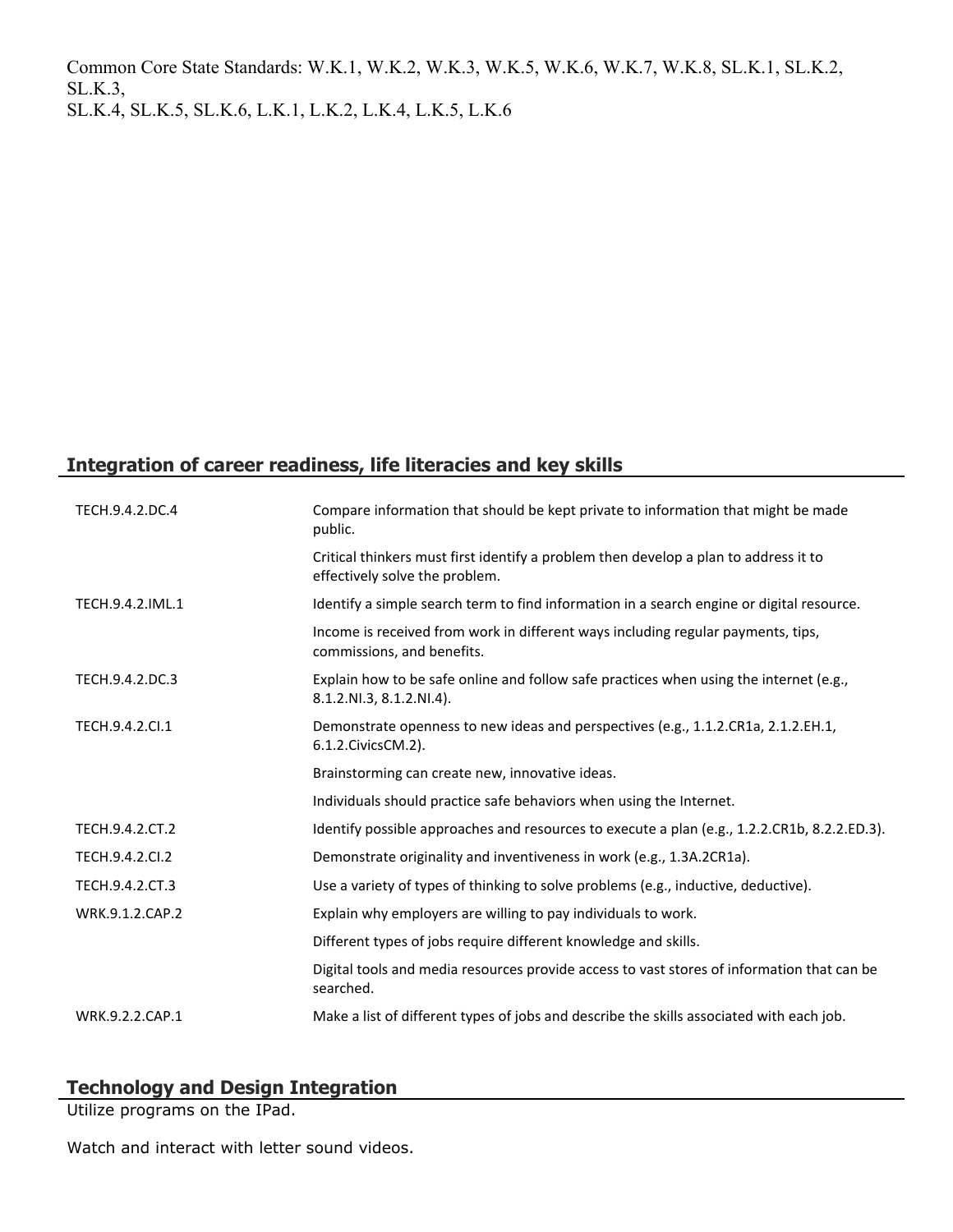Observe and engage with SchoolTube videos.

Use of books on tape and listening center.

Use of Shutterfly Share Site.

Creation and publication of class created books.

Smartboard lessons and technology

| CS.K-2.8.1.2.CS.3 | Describe basic hardware and software problems using accurate terminology.                                                                                                    |
|-------------------|------------------------------------------------------------------------------------------------------------------------------------------------------------------------------|
| CS.K-2.8.1.2.CS.2 | Explain the functions of common software and hardware components of computing<br>systems.                                                                                    |
| CS.K-2.8.1.2.CS.1 | Select and operate computing devices that perform a variety of tasks accurately and<br>quickly based on user needs and preferences.                                          |
|                   | Individuals use computing devices to perform a variety of tasks accurately and quickly.<br>Computing devices interpret and follow the instructions they are given literally. |
|                   | Innovation and the improvement of existing technology involves creative thinking.                                                                                            |
|                   | Describing a problem is the first step toward finding a solution when computing systems<br>do not work as expected.                                                          |

#### **Interdisciplinary Connections**

Connections to science, social studies, mathematics may be made with individual student's topics of How-To writing. Students will write an individual how to writing piece to teach others how to learn or do something.

|                | Asking Questions and Defining Problems                                                                                                                                                                    |
|----------------|-----------------------------------------------------------------------------------------------------------------------------------------------------------------------------------------------------------|
|                | Asking questions, making observations, and gathering information are helpful in thinking<br>about problems.                                                                                               |
|                | <b>Structure and Function</b>                                                                                                                                                                             |
|                | The shape and stability of structures of natural and designed objects are related to their<br>function(s).                                                                                                |
|                | Designs can be conveyed through sketches, drawings, or physical models. These<br>representations are useful in communicating ideas for a problem's solutions, such as<br>climate change, to other people. |
|                | Develop a simple model based on evidence to represent a proposed object or tool.                                                                                                                          |
| SCI.K-2-ETS1-2 | Develop a simple sketch, drawing, or physical model to illustrate how the shape of an<br>object helps it function as needed to solve a given problem.                                                     |

#### **Differentiation**

- Understand that gifted students, just like all students, come to school to learn and be challenged.
- Pre-assess your students. Find out their areas of strength as well as those areas you may need to address before students move on.
- Consider grouping gifted students together for at least part of the school day.
- Plan for differentiation. Consider pre-assessments, extension activities, and compacting the curriculum.
- Use phrases like "You've shown you don't need more practice" or "You need more practice" instead of words like "qualify" or "eligible" when referring to extension work.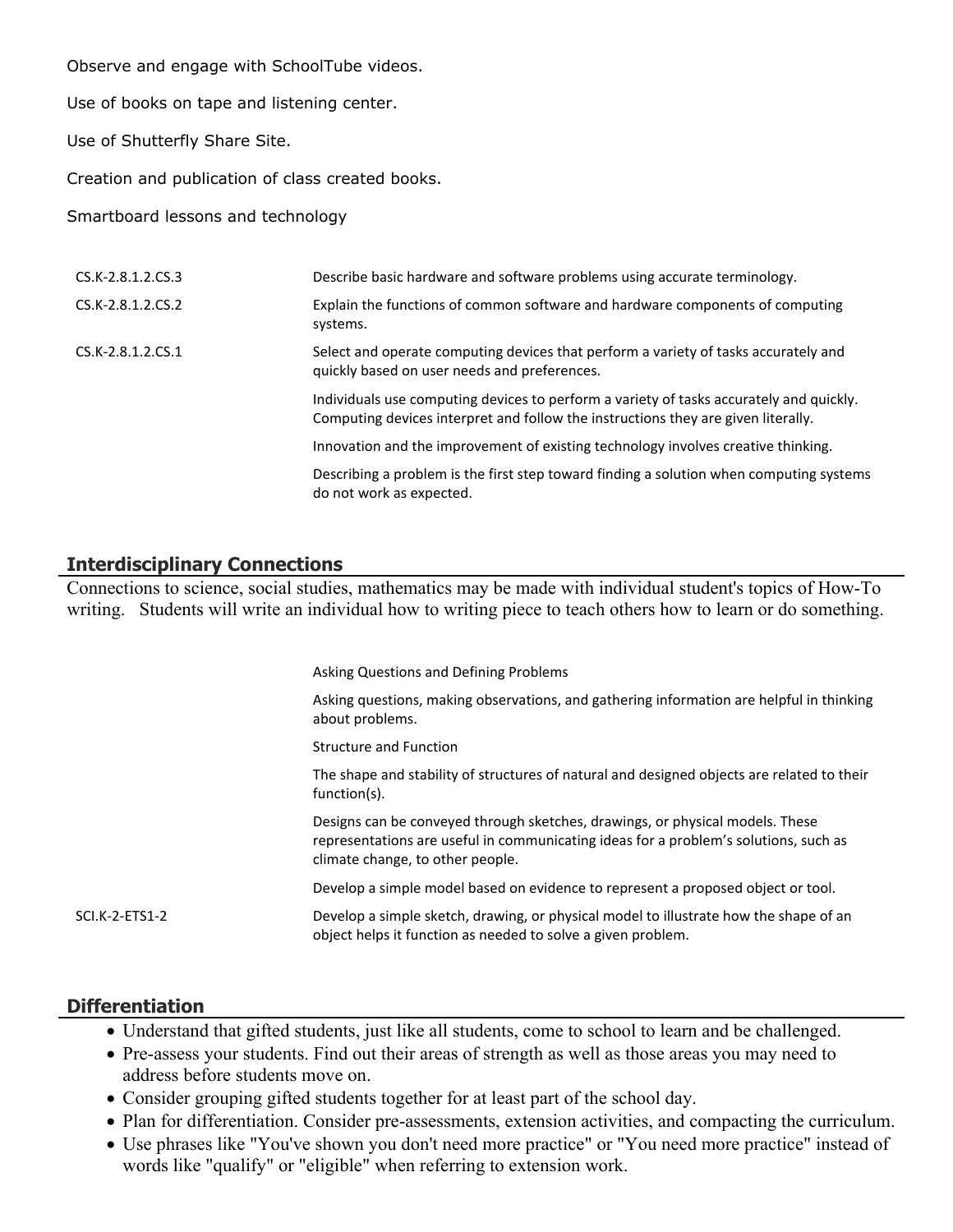Encourage high-ability students to take on challenges. Because they're often used to getting good grades, gifted students may be risk averse.

#### **Definitions of Differentiation Components**:

- o Content the specific information that is to be taught in the lesson/unit/course of instruction.
- o Process how the student will acquire the content information.
- o Product how the student will demonstrate understanding of the content.
- o Learning Environment the environment where learning is taking place including physical location and/or student grouping

#### **Differentiation occurring in this unit:**

Support, scaffolding and stretches for gifted will occur for each student as they work through thier topic choices, drafts and final published "How-To" writings.

## **Modifications & Accommodations**

Refer to QSAC EXCEL SMALL SPED ACCOMMOCATIONS spreadsheet in this discipline.

#### **Modifications and Accommodations used in this unit:**

IEP accommodations, extra support in writing from the teacher or classroom aide will offer individualized instruction and support as necessary to complete the How-To writing piece.

## **Benchmark Assessments**

**Benchmark Assessments** are given periodically (e.g., at the end of every quarter or as frequently as once per month) throughout a school year to establish baseline achievement data and measure progress toward a standard or set of academic standards and goals.

#### **Schoolwide Benchmark assessments:**

Aimsweb benchmarks 3X a year

Linkit Benchmarks 3X a year

DRA

#### **Additional Benchmarks used in this unit:**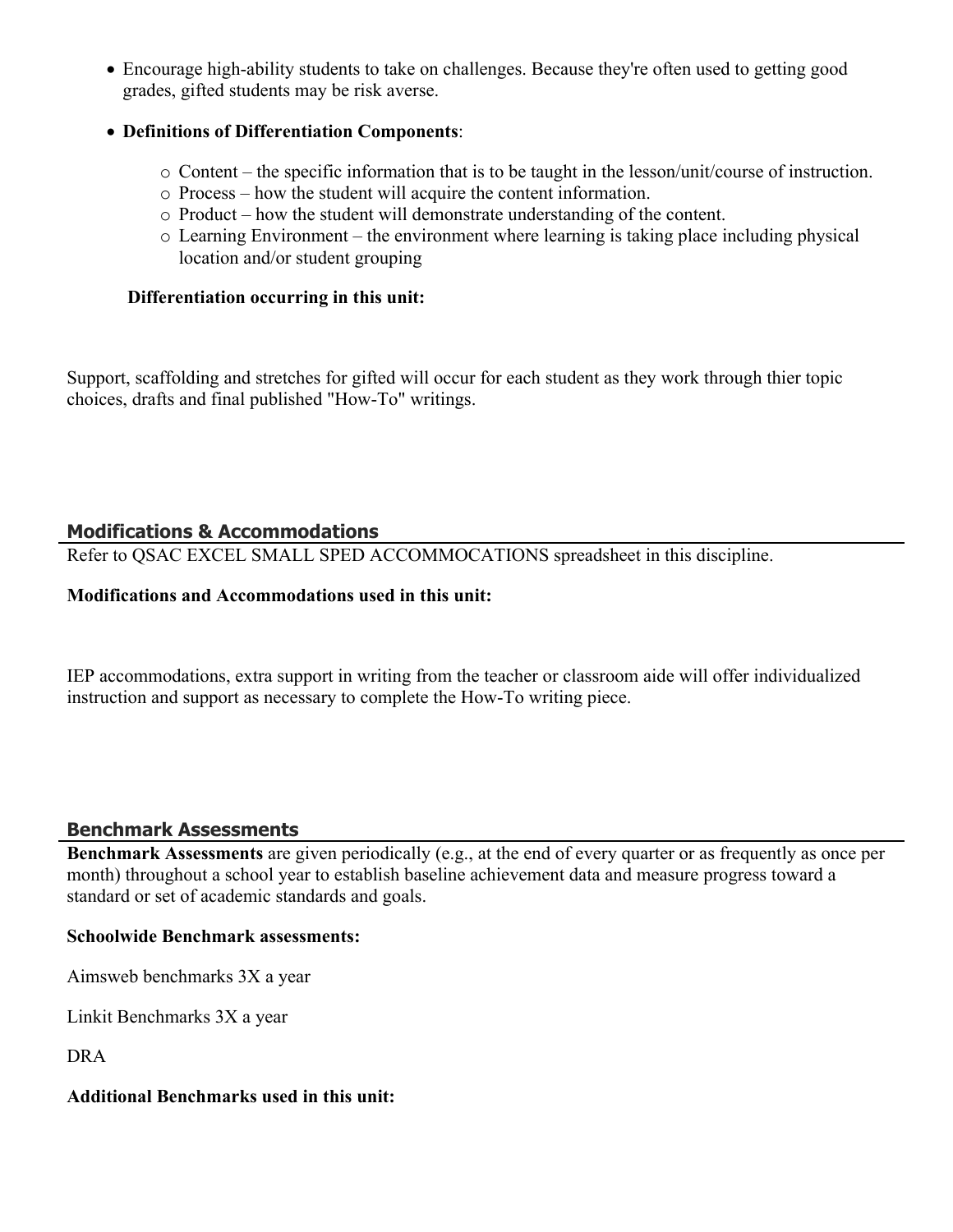Teacher Rubric

Performance Check-List

Self-Assessment

#### **Formative Assessments**

Assessment allows both instructor and student to monitor progress towards achieving learning objectives, and can be approached in a variety of ways. **Formative assessment** refers to tools that identify misconceptions, struggles, and learning gaps along the way and assess how to close those gaps. It includes effective tools for helping to shape learning, and can even bolster students' abilities to take ownership of their learning when they understand that the goal is to improve learning, not apply final marks (Trumbull and Lash, 2013). It can include students assessing themselves, peers, or even the instructor, through writing, quizzes, conversation, and more. In short, formative assessment occurs throughout a class or course, and seeks to improve student achievement of learning objectives through approaches that can support specific student needs (Theal and Franklin, 2010, p. 151).

#### **Formative Assessments used in this unit:**

Periodic conferences with the teacher, anecdotal records, discussion.

## **Summative Assessments**

**Summative assessments** evaluate student learning, knowledge, proficiency, or success at the conclusion of an instructional period, like a unit, course, or program. Summative assessments are almost always formally graded and often heavily weighted (though they do not need to be). Summative assessment can be used to great effect in conjunction and alignment with formative assessment, and instructors can consider a variety of ways to combine these approaches.

#### **Summative assessments for this unit:**

Final How-To Writing evaluation

Self reflection - use a self-reflection questionnaire.

Rationale: How-to writers, like authors, engage in self-reflection and evaluation to learn and grow as writers. Students will conduct a self-assessment to reflect on how their understanding of the how-to genre has grown over the course of the unit.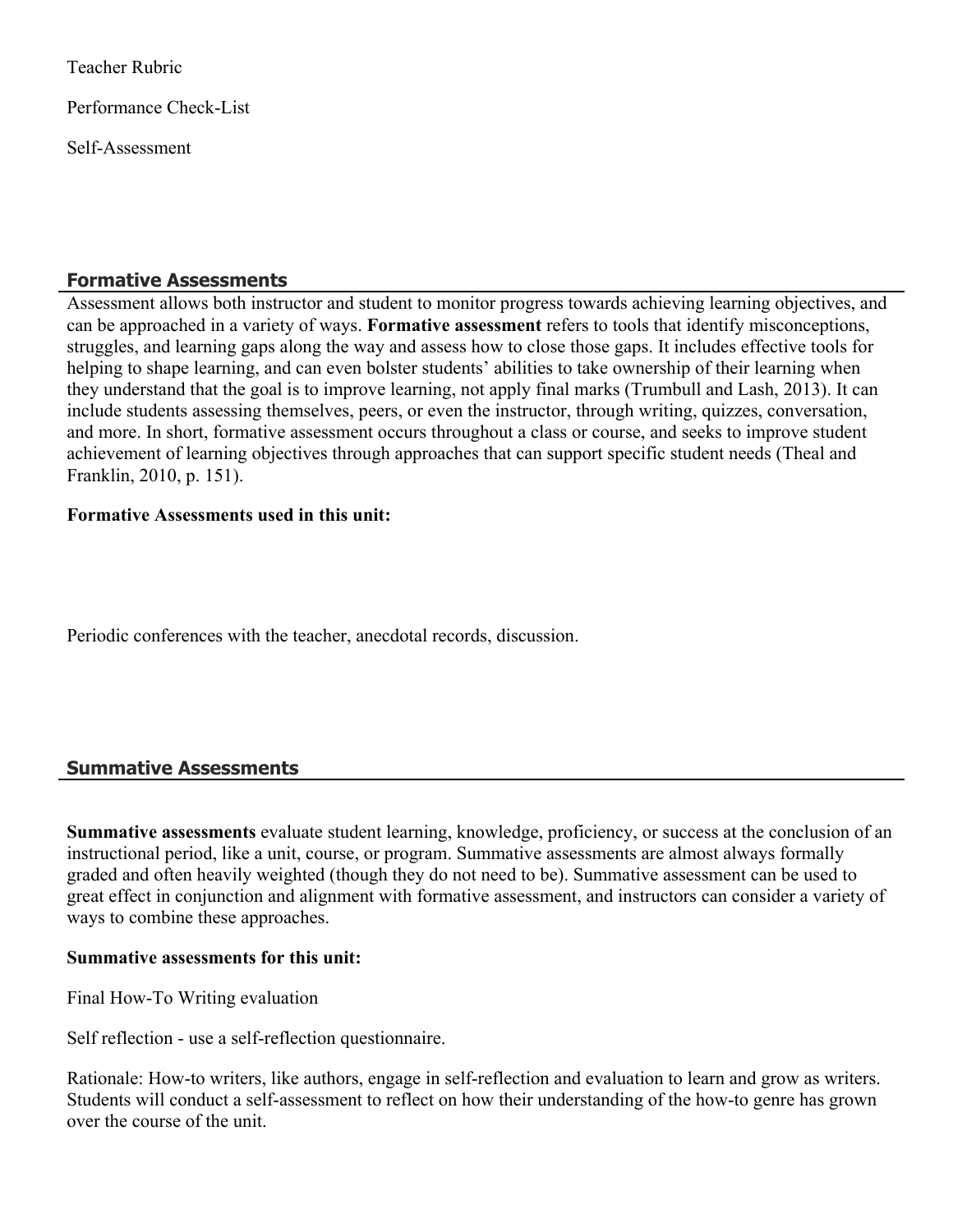#### **Instructional Materials**

# **Schoolwide, Inc. WRITING FUNDAMENTALS : HOW-TO WRITING GRADE K Teacher Manual.**

Mentor Texts All You Need for a Snowman by Alice Schertle Building a House by Byron Barton Growing Vegetable Soup by Lois Ehlert How to Be by Lisa Brown How to Lose All Your Friends by Nancy Carlson I Can Draw People by Ray Gibson If You Decide to Go to the Moon by Faith McNulty The Pizza That We Made by Joan Holub Road Builders by B. G. Hennessy Walk On! A Guide for Babies of All Ages by Marla Frazee

Mentor texts, as listed above.

Writers notebooks

**Standards**

| CCSS.ELA-Literacy.SL.K.1 | Participate in collaborative conversations with diverse partners about kindergarten topics<br>and texts with peers and adults in small and larger groups.                                                                |
|--------------------------|--------------------------------------------------------------------------------------------------------------------------------------------------------------------------------------------------------------------------|
| CCSS.ELA-Literacy.SL.K.2 | Confirm understanding of a text read aloud or information presented orally or through<br>other media by asking and answering questions about key details and requesting<br>clarification if something is not understood. |
| CCSS.ELA-Literacy.L.K.5  | With guidance and support from adults, explore word relationships and nuances in word<br>meanings.                                                                                                                       |